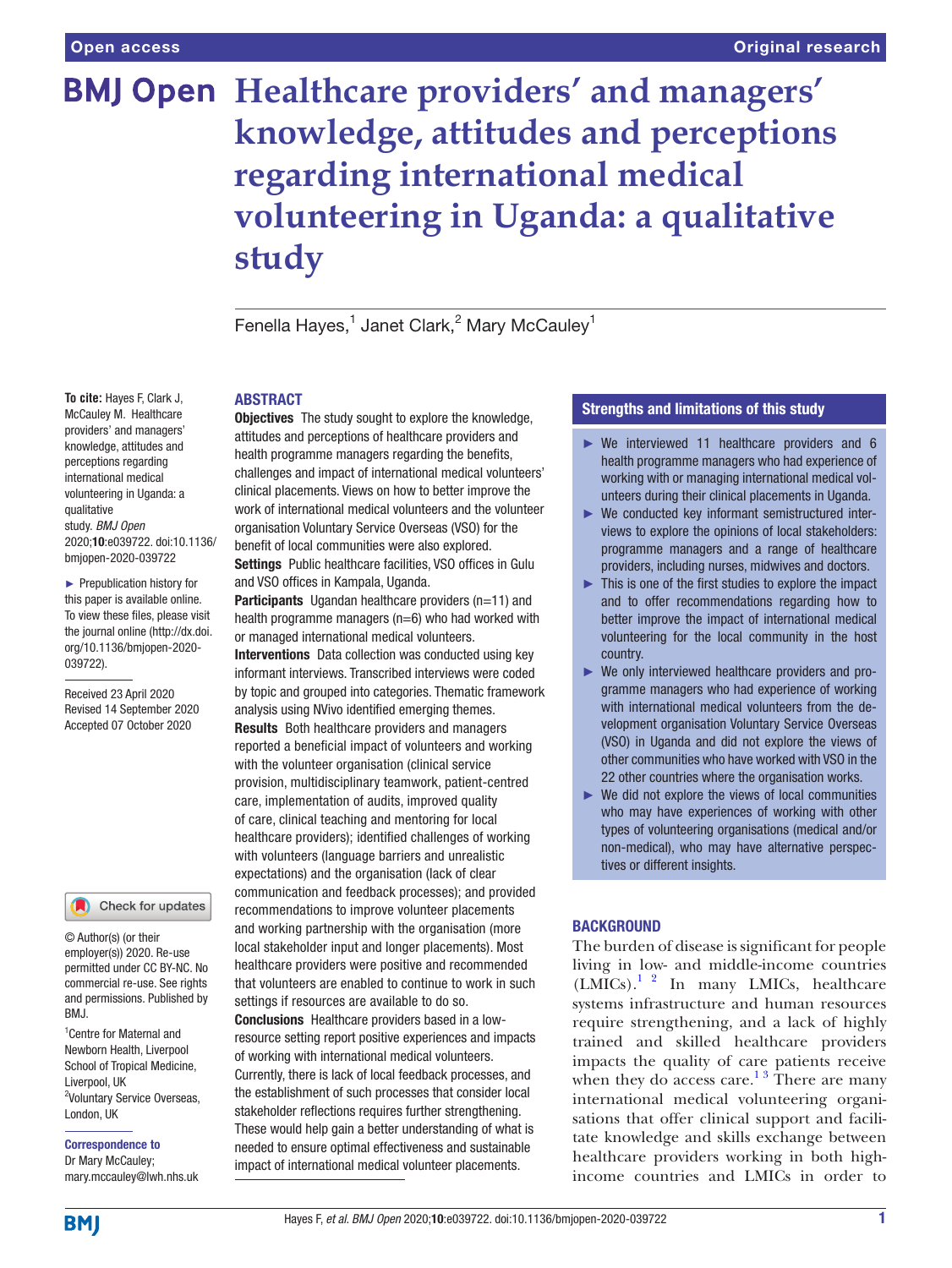improve patients' health and well-being. $4-9$  With these organisations, many healthcare providers from highincome countries and across a range of medical specialties (including nursing, midwifery, general medicine, surgery, obstetrics, paediatrics) are facilitated to travel and undertake international medical volunteering placements in low-resource countries every year often motivated by altruism, with many also perceiving volunteering as a valuable opportunity to develop their skills in leadership, teaching and communication. $10-17$ 

One such organisation that facilitates long-term medical volunteers is Voluntary Service Overseas (VSO), an international organisation with the vision to end poverty around the world.<sup>[6](#page-7-3)</sup> In 2018, VSO coordinated almost 7500 volunteers working with 1.5million people at local, regional, national and international levels, including partnerships with over 500 organisations.<sup>[10 18 19](#page-7-2)</sup> VSO recruits most volunteers through centres in highincome countries, including the UK, to work in 23 LMICs, with the recommended length of placement of 1year, in three programmes: health, education and livelihood.[6 10 18 19](#page-7-3) VSO also facilitates national volunteers in LMICs to support programmes in their own country and/ or in other LMICs.

Many international volunteer organisations describe international medical volunteering in different ways. $4-9$ For the purposes of this study and similar to VSO's ethos, we have considered international medical volunteering as 'highly skilled international healthcare professions from the global north or south, working unpaid with an organisation in low-resource settings for over threemonths on development-based programmes'[.10 11](#page-7-2)

Regarding sustainability, it is best practice that all international volunteering organisations demonstrate how the partnership between international medical volunteers and local partners works best for mutual benefit.<sup>620</sup>

Many international medical volunteers report positive clinical placements that contribute to their personal and professional development, and that their new skills and perspectives benefit their working environments in their home countries on their return.<sup>[17 21–25](#page-7-4)</sup> However. the impact of the international medical volunteer placement is often only one component of a larger monitoring and evaluation framework within international volunteer organisations to report information at a higher program-matic level, for example, to donors.<sup>[22](#page-8-0)</sup>

Currently there is limited evidence regarding the views and opinions of local communities towards the impact of international medical volunteering in general. Much of the evidence available is obtained from programmatic internal evaluations and reports.<sup>21</sup> <sup>22</sup>

This study therefore sought to explore the knowledge, attitudes and perceptions of healthcare providers and programme managers towards international medical volunteers who provided routine and emergency healthcare in a 370-bedded tertiary level healthcare facility in Uganda. In addition, enabling factors and barriers to international medical volunteer placements were

explored, and how these can translate into recommendations for clinical practice and to strengthen the relationship and feedback processes between volunteers and local partners was considered.

# **METHODS**

# Study design and setting

Data collection used a qualitative descriptive approach and semistructured interviews were conducted with healthcare providers and programme managers in June 2019. All interviewees were Ugandan and had experience of working with or managing international medical volunteers in the largest teaching hospital in Gulu, Uganda. All interviews were held in a private location (eg, an office in the healthcare facility) that would ensure privacy and that was convenient for the participants.

# **Participants**

Ugandan healthcare providers and programme managers were included if they had experience of working with or managing international medical volunteers in the chosen study site. Programme managers were included to enable the triangulation of data and broadened the scope of the topic. Snowballing and opportunistic techniques were employed to identify the participants. Participants were chosen purposively, based on their ability to speak English and experience of working with international medical volunteers, and were recruited sequentially until data saturation was met.

#### Patient and public involvement

No patient or member of the public was involved in the design of this research.

#### Topic guide

The topic guide was designed and piloted with healthcare providers in the UK who had completed international medical volunteering placements within the past year. This aided improvements to question phrasing and flow and general interviewing technique. The topic guide was a flexible tool that enabled the interviewer to explore healthcare providers' responses, as well as acting as a cue to probe further to develop an understanding of participants' perceptions and experiences. In addition to sociodemographic questions, the topic guide included five main subject areas: (1) knowledge and experience of working with international medical volunteers and VSO; (2) benefits of working with international medical volunteers and VSO; (3) challenges of working with international medical volunteers and VSO; (4) experience of feedback processes in place to assess the impact of international medical volunteers; and (5) recommendations to improve the work of international medical volunteers and VSO programmes for the benefit of local communities.

#### Data collection

Participants were approached by the data collector faceto-face prior to the interview and were provided written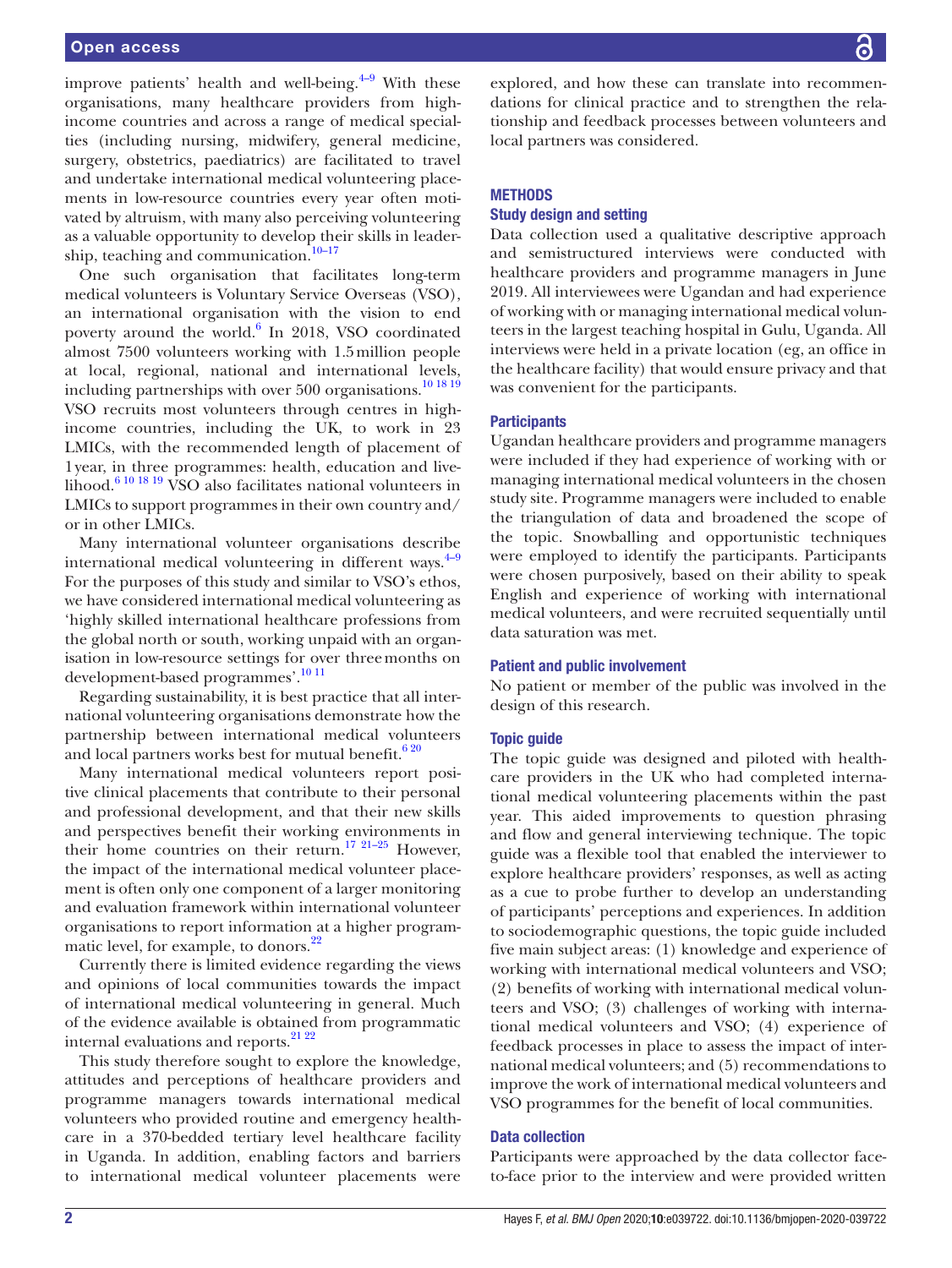and verbal information about the study. The information included an overview of the research aims, objectives and questions. An appointment was then scheduled in a convenient place and time for each participant. All participants were interviewed in English and the interviews lasted on average 30min. Interviews were conducted faceto-face, recorded on a digital recording device and transcribed on completion. Anonymity and confidentiality were emphasised to reassure participants' confidence in providing honest answers.

## Analysis

Interviews were transcribed and electronically coded using NVivo. A second reviewer independently reviewed all transcripts. The analysis followed social science theory, and identified codes were grouped into categories and reviewed by all researchers to ensure consistency and to check for inter-rater reliability.<sup>26 27</sup> We used the Standards for Reporting Qualitative Research guidelines in reporting the analysis.<sup>[28](#page-8-3)</sup>

Written informed consent was obtained from all participants of the study.

## RESULTS

## Participants' characteristics

Eleven healthcare providers at Gulu Hospital (one doctor, four nurses and three midwives) and two rural healthcare centres (three midwives), along with six health programme managers (one from Gulu Hospital, two from the VSO office in Gulu and three from the VSO office in Kampala), participated in the study. All 17 participants (13 women and 4 men) were Ugandan and were interviewed in English.

#### Emerging themes

The emerging themes were (1) the beneficial impact of volunteers and the organisation; (2) the challenges of working with volunteers and the organisation; (3) a lack of feedback processes for the local community; and (4) recommendations to improve volunteer placements and working partnership with the organisation.

There were significant overlap and agreement between the responses from the healthcare providers and programme managers, even though these stakeholders had different working relationships with the international medical volunteers. The only noted difference in the responses was regarding the perspectives of the impact of international medical volunteers. For example, healthcare providers described the impact on local clinical care, whereas health programme managers highlighted the larger impact of volunteering on the overall effectiveness of a health programme at the local and national level.

# Benefits of working with international medical volunteers and VSO

The benefits of working with international medical volunteers were that they supported service provision,

strengthened multidisciplinary teamwork, encouraged patient-centred care and improved the quality of clinical care ([table](#page-3-0) 1, Q1–Q3). Other benefits included the provision of clinical teaching and mentoring ([table](#page-3-0) 1, Q4–Q6). The 'train the trainers' teaching model, where local trainers are trained as facilitators to train other local healthcare providers, creating sustainable change, was highlighted [\(table](#page-3-0) 1, Q6). Other benefits of international medical volunteers were their demonstration of a good work ethic, which resulted in positive attitude and behaviour changes from the local healthcare providers, such as increased clinical confidence [\(table](#page-3-0) 1, Q3, Q7– Q9). Healthcare providers reported that they valued volunteers' contributions and appreciated their desire to help ([table](#page-3-0) 1, Q10-Q11). Programme managers reported that international medical volunteers introduced and implemented standard-based audits; reported that their different perspectives brought diversity to the project development process and improved healthcare facilities; and highlighted that volunteers have a much wider impact on the healthcare system, not just at the local level [\(table](#page-3-0) 1, Q10, Q12–Q13). Local healthcare providers acknowledged and valued VSO as a reliable source of resources and support [\(table](#page-3-0) 1, Q14–Q16). Within these themes, there was an underlying willingness of the local healthcare providers to work with international medical volunteers to provide better clinical care. However, several challenges were also reported.

# Challenges of working with international medical volunteers and VSO

A key challenge was the language barrier between international medical volunteers, staff and patients, which caused frustration due to the need for a translator ([table](#page-4-0) 2, Q17). Healthcare providers highlighted that some volunteers lack cultural understanding as well as understanding of differences in local clinical policies compared with international guidelines ([table](#page-4-0) 2, Q18–Q20). Other challenges included some volunteers' personalities and negative attitudes [\(table](#page-4-0) 2, Q21–Q22). Programme managers reported challenges when international medical volunteers had high expectations which were different from the reality of day-to-day working, leading to poor partner relationships and early departure [\(table](#page-4-0) 2, Q23–Q24). Some programme managers suggested that local partners were suspicious of international medical volunteers [\(table](#page-4-0) 2, Q25). Two programme managers suggested a negative shift in the work ethic of some local healthcare providers when international medical volunteers were present in healthcare facilities, as local staff relaxed and contributed less to patient care ([table](#page-4-0) 2, Q26).

Difficulties working with VSO as an international development organisation included a perceived short length of international medical volunteers' placements ([table](#page-5-0) 3, Q27). Local staff preferred placements longer than 1year to optimise volunteer impact and accommodate for staff rotations ensuring all healthcare providers could benefit from training.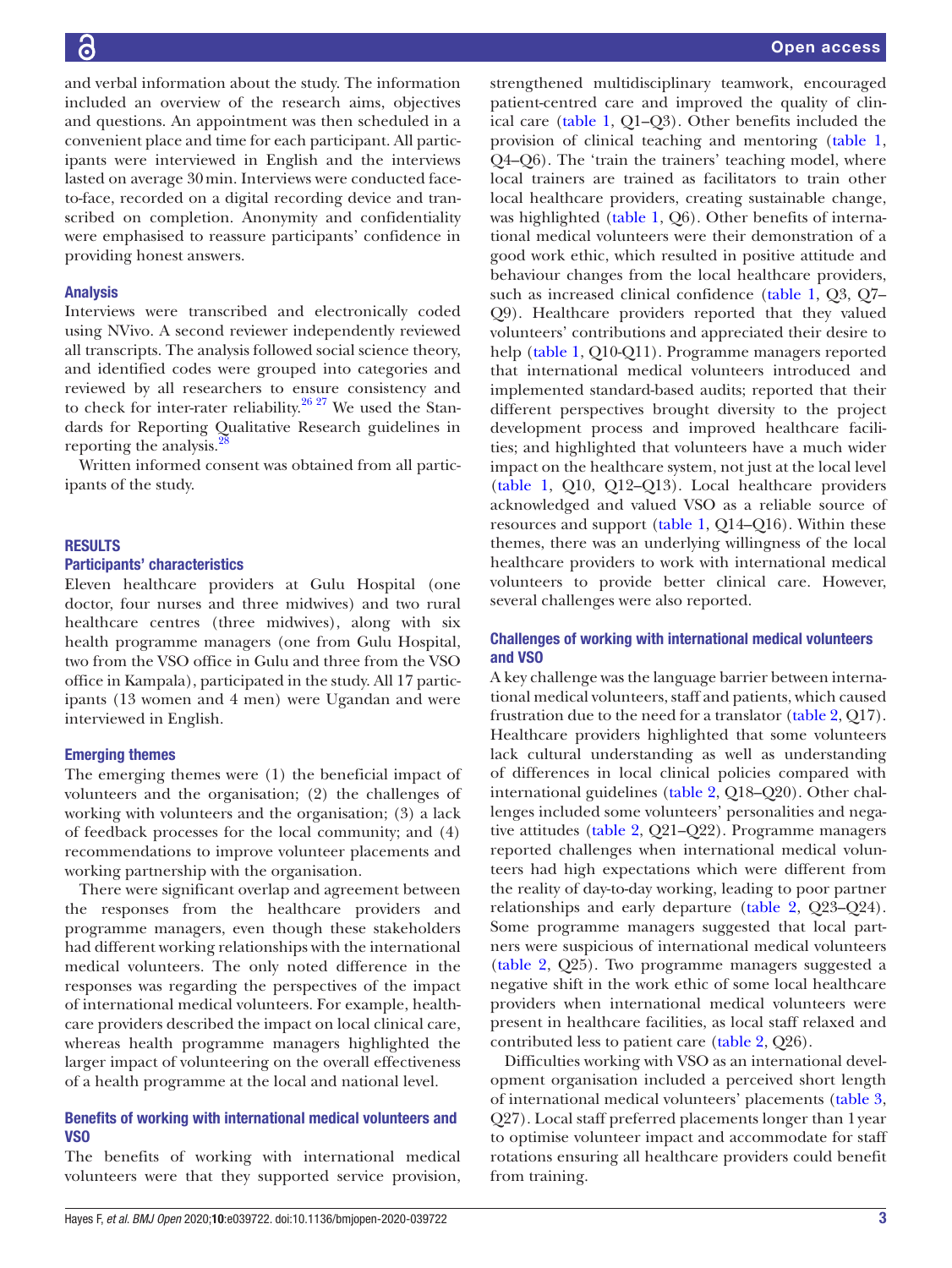<span id="page-3-0"></span>

| Table 1 Benefits of working with international medical volunteers and VSO |                |                                                                                                                                                                                                                                                                                                                                                                                                                                                                                   |  |  |  |  |
|---------------------------------------------------------------------------|----------------|-----------------------------------------------------------------------------------------------------------------------------------------------------------------------------------------------------------------------------------------------------------------------------------------------------------------------------------------------------------------------------------------------------------------------------------------------------------------------------------|--|--|--|--|
| <b>Subtheme</b>                                                           | Q              | <b>Illustrative quotes</b>                                                                                                                                                                                                                                                                                                                                                                                                                                                        |  |  |  |  |
| Service provision                                                         | 1              | "[the volunteers] help us, we are understaffed here [they] really give us a helping hand<br>these volunteers are really doing work and helping." (P7, GRRH)                                                                                                                                                                                                                                                                                                                       |  |  |  |  |
|                                                                           | 2              | "what I expect from them is  service delivery." (P14, PM, GRRH)                                                                                                                                                                                                                                                                                                                                                                                                                   |  |  |  |  |
| Increased quality of care                                                 | 3              | "people were fearing the government facilities they were running away but since VSO<br>have come we have now increased our delivery rate, patient [are] appreciating, outside<br>politicians are really appreciating our work." (P6, GRRH)                                                                                                                                                                                                                                        |  |  |  |  |
| Teaching                                                                  | $\overline{4}$ | "we have continuous medical education. We get to teach and share with each other. She<br>gives us knowledge, we get to contribute" (P5, GRRH)                                                                                                                                                                                                                                                                                                                                     |  |  |  |  |
| Mentoring                                                                 | 5              | "the biggest impact is the mentorship of our interns, it is very beneficial." (P5,GRRH)                                                                                                                                                                                                                                                                                                                                                                                           |  |  |  |  |
|                                                                           | 6              | "the ones that have gained some knowledge go down and mentor at the lower facilities<br>capacity building through mentorship." (P13, VSO Gulu)                                                                                                                                                                                                                                                                                                                                    |  |  |  |  |
| Good work ethic                                                           | 7              | "[volunteers] report earlier than us it has also motivated us because when you see them<br>coming at that very early time you also say 'ahh if I'm late I should also copy'." (P7, GRRH)                                                                                                                                                                                                                                                                                          |  |  |  |  |
| Staff empowerment                                                         | 8              | "I gained self confidence in myself though the volunteers they encouraged me, in the<br>training, how to handle a situation, they gave me a lot." (P7, GRRH)                                                                                                                                                                                                                                                                                                                      |  |  |  |  |
| Implementation of audits                                                  | 9              | "before the volunteers came, they [neonatal units] were not really critical about auditing<br>death. When the volunteers came, they came up with a checklist about what needs to<br>happen and ensure that is followed strictly." (P16, VSO Kampala)                                                                                                                                                                                                                              |  |  |  |  |
| Demonstration of desire 10<br>to help                                     |                | "if someone commits to come and volunteer, it is inspiring to us and also local communities,<br>because I mean you could easily be doing something else but if you choose to come and<br>do this, then we really need to support you to do what you are doing because you are an<br>inspiration." (P16, VSO Kampala)                                                                                                                                                              |  |  |  |  |
|                                                                           | 11             | "volunteers are not paid because they are worthless but because they are priceless there is<br>an awful amount of value that they impact when they come." (P17, VSO Kampala)                                                                                                                                                                                                                                                                                                      |  |  |  |  |
| Intercultural learning                                                    | 12             | "having a diverse group of people promotes transparency and accountability because you<br>have people coming in with an open mind to support which really gives the opportunity to see<br>things [from] an outside perspective they are able to give valuable input to how things<br>can change positively." (P16, VSO Kampala)                                                                                                                                                   |  |  |  |  |
| Impact in a wider<br>context                                              | 13             | "during conferences they [volunteers] have been able to share broadly with the wider<br>community in Uganda others say, 'come and teach us, come'. there is a discussion<br>going on at the Ministry [of health] would like to support Gulu to become a learning centre<br>a model hospital for all the other hospitals around to learn from them in terms of neonatal<br>care. And we are happy, that's a big impact, because people now see and appreciate." (P12,<br>VSO Gulu) |  |  |  |  |
| Resource provision                                                        | 14             | "us alone we have the knowledge but we are lacking the facilities to work on the patient it<br>is a very big problem. That is when they [VSO] help us." (P3, RHC)                                                                                                                                                                                                                                                                                                                 |  |  |  |  |
|                                                                           | 15             | "they [VSO] have been so essential and in my experience I worked in this place, when they<br>renovated the neonatal unit, without them we were losing so many babies." (P14, PM, GRRH)                                                                                                                                                                                                                                                                                            |  |  |  |  |
| Support                                                                   | 16             | "they [VSO] are always coming to check on us, that is a good part, they always come and<br>check on us, 'how are you going with work?', 'how are you working with the volunteers we<br>have sent' so they have not forgotten us." (P10, GRRH)                                                                                                                                                                                                                                     |  |  |  |  |

GRRH, Gulu Regional Referral Hospital; PM, programme manager; RHC, regional health centre; VSO, Voluntary Service Overseas.

Good effective communication from VSO to all levels of local partners was highlighted as a challenge [\(table](#page-5-0) 3, Q28). A small number of local healthcare providers highlighted limited stakeholder engagement and a lack of clarity of understanding of the roles and responsibilities of international medical volunteers [\(table](#page-5-0) 3, Q29). If there were no clear roles, there was a lack of transparency and poor accountability, and local healthcare providers felt less able to provide effective feedback to VSO regarding

the impact of international medical volunteers' placement ([table](#page-5-0) 3, Q30–Q31).

Programme managers reported concerns regarding possible dependency of the local healthcare facilities on VSO, due to the demand for equipment, commodities, low staffing levels and annual staff rotation ([table](#page-5-0) 3, Q32–Q33). Programme managers highlighted that specific requirements from donors who fund international medical volunteers' placements caused delays in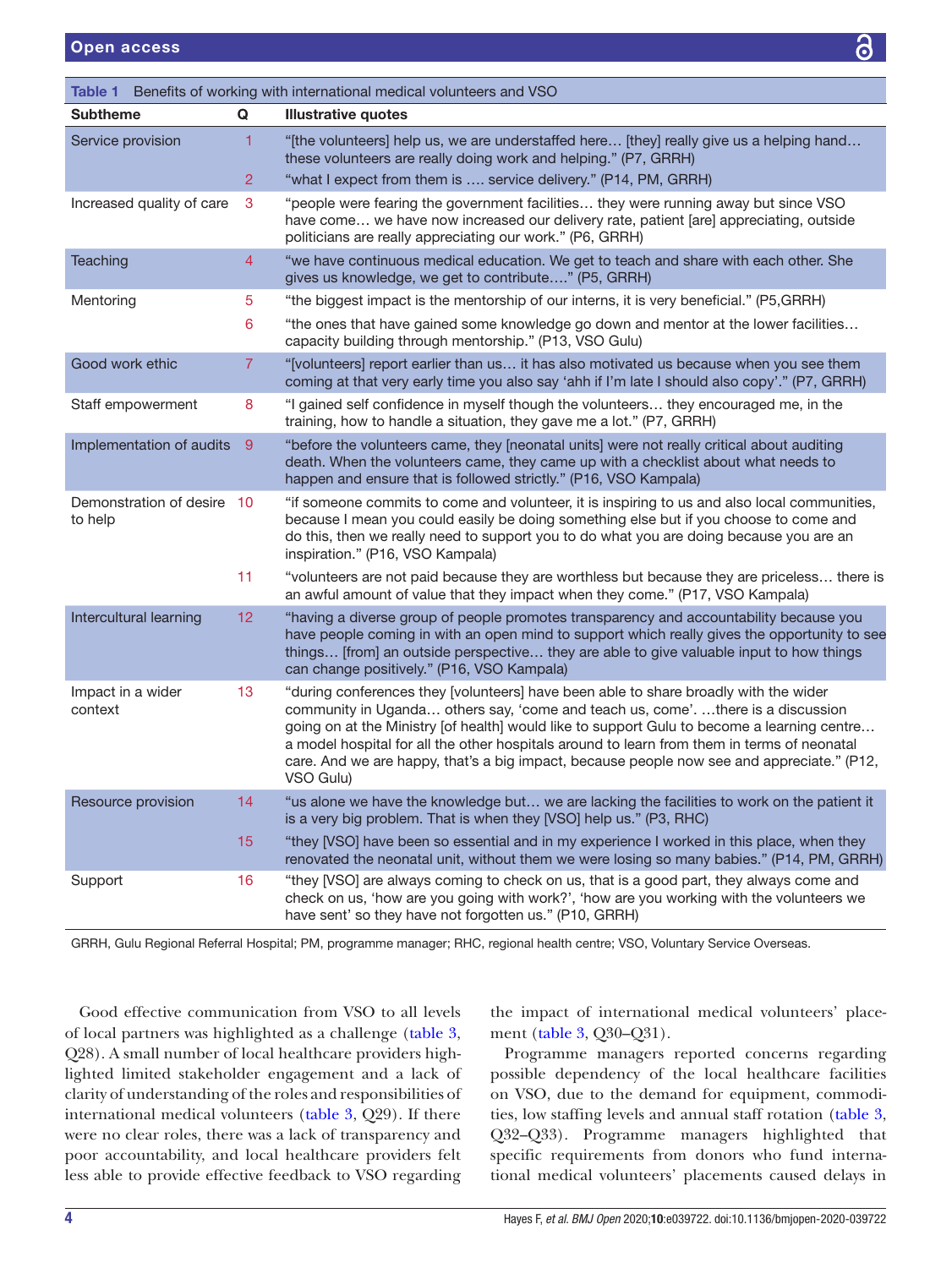<span id="page-4-0"></span>

| Challenges of working with international medical volunteers and VSO<br>Table 2 |    |                                                                                                                                                                                                                                                                                                                                                  |  |  |  |
|--------------------------------------------------------------------------------|----|--------------------------------------------------------------------------------------------------------------------------------------------------------------------------------------------------------------------------------------------------------------------------------------------------------------------------------------------------|--|--|--|
| <b>Subtheme</b>                                                                | Q  | <b>Illustrative quotes</b>                                                                                                                                                                                                                                                                                                                       |  |  |  |
| Language                                                                       | 17 | "they [volunteers] are not from here; the attendant is talking to them, but they are not getting<br>if there is no translator. Someone should be there to translate so which means if they are on<br>the ward alone, without someone who understands the language, it becomes a challenge. So,<br>language barrier is a problem." (P11, GRRH)    |  |  |  |
| Cultural sensitivity                                                           | 18 | "the way we talk is not as soft as the international volunteers would communicate maybe the<br>international volunteer would think that 'ahh this one is rude!', so but it might not be the case."<br>(P7, GRRH)                                                                                                                                 |  |  |  |
|                                                                                | 19 | "we are also frank with them [volunteers], 'we are not whites, we may not come in time like<br>they do, and we also stay far, we also don't also have the transport. So, if I come late you<br>better not become annoyed at me or get annoyed, but I always try'." (P7, GRRH)                                                                    |  |  |  |
| Differences in policy<br>and guidelines                                        | 20 | "how they [volunteers] look at like the protocols, how they follow our systems, they are not<br>straight forward like theirs. So, it affects their performance and at a times they also feel it as a<br>challenge. But all in all, they try to adjust and try to work within the minimum and the systems<br>that are available." (P14, PM, GRRH) |  |  |  |
| Volunteer personalities                                                        | 21 | "there are some difficulties because that is their [volunteers] personality. Sometimes they don't<br>like to be corrected, they think they know." (P8, GRRH)                                                                                                                                                                                     |  |  |  |
|                                                                                | 22 | "some of them [volunteers] had a negative attitude, and they were not forthcoming they<br>come in as, 'I know it all, you don't need to tell me anything' but at the end of the day, we<br>just manage it because we know their placement will come to an end." (P15, VSO Kampala)                                                               |  |  |  |
| Expectations                                                                   | 23 | "the challenges one is that sometimes their [volunteers'] expectations could be so high then<br>when they come on the ground and they don't find it that we have, that we can provide such<br>expectations to them." (P12, VSO Gulu)                                                                                                             |  |  |  |
|                                                                                | 24 | "Most of the volunteers come with a lot of excitement and to do a good job. So matching<br>expectations with the reality can sometimes cause conflict." (P16, VSO Kampala)                                                                                                                                                                       |  |  |  |
| Mistrust of the<br>volunteers                                                  | 25 | "the attitude [of local partners] has been of kind of scepticism, 'what are these people really<br>coming to do? Are they spies or are they coming to actually do work? Or are they here to get<br>information to share?"" (P16, VSO Kampala)                                                                                                    |  |  |  |
| Change in work ethic                                                           | 26 | "When they [volunteers] are available, they do the work and ours [local healthcare providers]<br>see one of them hard working, they tend to relax a bit" (P14, PM, GRRH)                                                                                                                                                                         |  |  |  |

GRRH, Gulu Regional Referral Hospital; PM, programme manager; VSO, Voluntary Service Overseas.

recruitment and programme initiation; travel costs for international medical volunteers were expensive; and that some donors preferred to use local volunteers as these placements are cheaper [\(table](#page-6-0) 4, Q34–Q35).

#### Solutions

Many healthcare providers were keen to discuss solutions and recommendations regarding how to improve international medical volunteers' placements. Improved communication, increased stakeholder involvement in planning and clearer feedback processes were suggested to encourage a more sustainable and equitable approach to developing stronger volunteer partner relationships ([table](#page-6-0) 4, Q36–Q39). This could be through the development of strong, culturally relevant feedback processes with clear management to increase accountability to local healthcare staff. Healthcare providers expressed a desire for more presence of international medical volunteers, either through increased length of volunteer placements, shorter gaps between volunteer placements and/ or increased frequency of volunteers to ensure all staff can benefit from the training provided ([table](#page-6-0) 4, Q40– Q44). This included suggestions of increased duration

of placements, scaling up of programmes to more areas and a continuous cycle of volunteers coming and going to ensure there were no gaps in the programmes [\(table](#page-6-0) 4, Q45–Q46). Programme managers focused specifically on improving orientation both prior to travel and arrival in country, which they believe would reduce the challenges they experience working with international medical volunteers [\(table](#page-6-0) 4, Q47–Q48).

# **DISCUSSION**

#### Statement of principal findings

A large number of benefits of international medical volunteering for the local community were identified: increased service provisions and clinical care, decreased workloads of the local staff and reduced waiting times for patients; excellent work ethic and attitude towards work; and teaching, mentoring and implementation of clinical audit, resulting in increased quality of care, which subsequently was perceived to have improved community acceptance and uptake of healthcare services.

Challenges experienced when working with volunteers and their organisation included language barriers,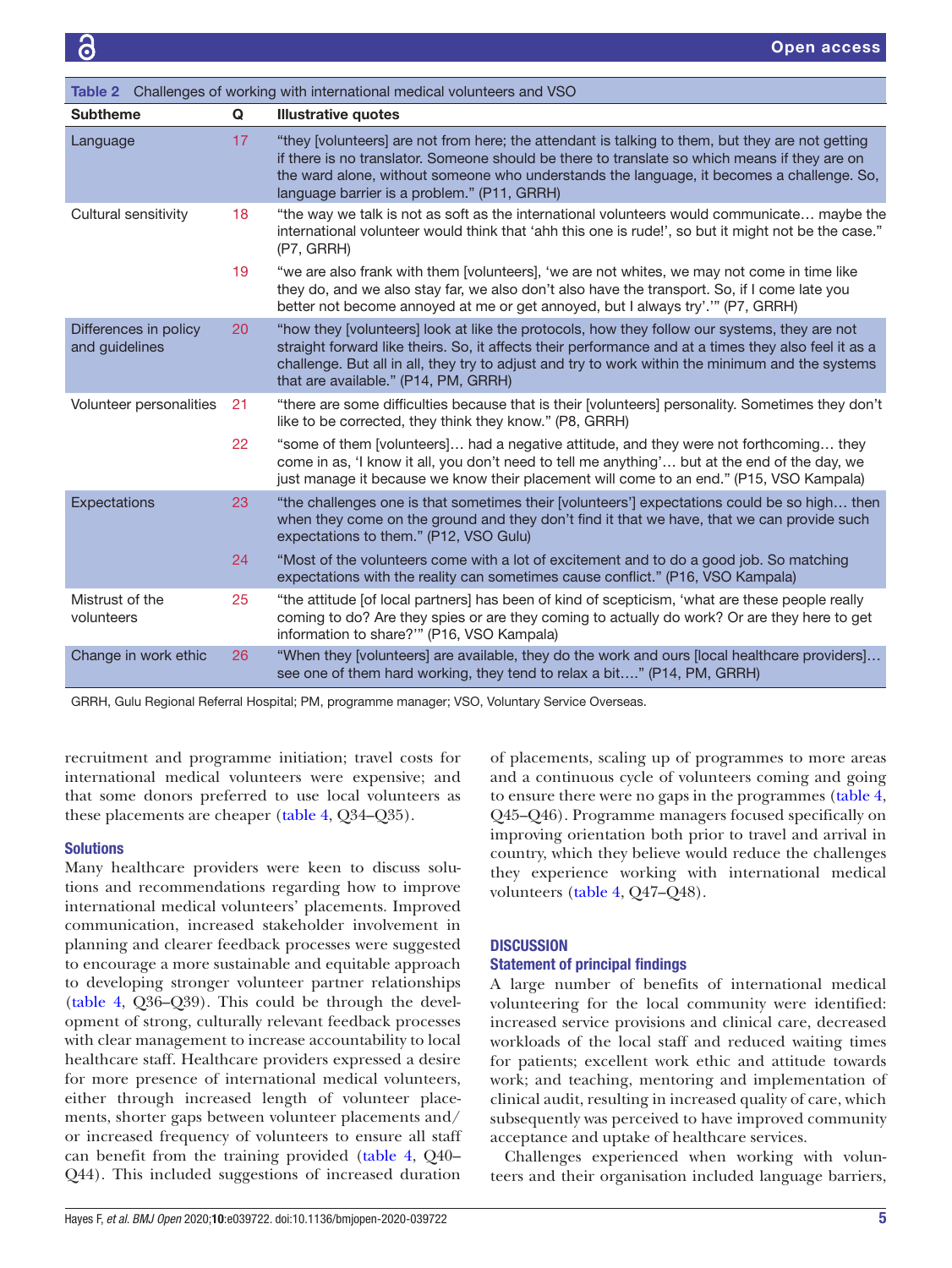<span id="page-5-0"></span>

| Table 3 Challenges of working with non-governmental organisations such as VSO |    |                                                                                                                                                                                                                                                                                                                                                                    |  |  |  |  |
|-------------------------------------------------------------------------------|----|--------------------------------------------------------------------------------------------------------------------------------------------------------------------------------------------------------------------------------------------------------------------------------------------------------------------------------------------------------------------|--|--|--|--|
| <b>Subthemes</b>                                                              | Q  | <b>Illustrative quotes</b>                                                                                                                                                                                                                                                                                                                                         |  |  |  |  |
| Length of placement                                                           | 27 | "if it is too short a time, the volunteer comes, and they are orientated they are<br>supposed to get on board, and they are supposed to do brilliant work. If the time is too<br>short, you find that by the time they are getting ready to work their time is up." (P12,<br>VSO Gulu)                                                                             |  |  |  |  |
| Communication with VSO                                                        | 28 | "most of the times when the volunteers are coming we do not get the memo of what<br>their job description is or what their expectations are, so we can't really say we can<br>assess. Because if you don't know what someone is supposed to do on their round<br>then you can't say they do this, or were they supposed to do it anyway." (P5, GRRH)               |  |  |  |  |
| Relevant stakeholders not<br>included                                         | 29 | "A person like me the in-charge. I am not included always So, it makes it makes me<br>difficult for me to know where we are and where we are going you see because I am<br>not involved in anything." (P4, GRRH)                                                                                                                                                   |  |  |  |  |
| Poor feedback processes                                                       | 30 | "they [volunteers] never shared with us the challenges" (P11, GRRH)                                                                                                                                                                                                                                                                                                |  |  |  |  |
|                                                                               | 31 | "the information is there, the feedback is there, but actions are not generated and<br>tracked when the volunteers are in the hospital they do maternal death reviews and<br>audits and they generate actions, we want to be tracking with the hospital and saying,<br>'yes, we agree to A, B, C, D. What has happened? what do we need to do?" (P12,<br>VSO Gulu) |  |  |  |  |
| Sustainability                                                                | 32 | "depending on if we [VSO] were to pull out now I think the people who have been<br>trained will continue, but of course there will still be the knowledge gap, because I told<br>you [staff] rotation." (P12, VSO Gulu)                                                                                                                                            |  |  |  |  |
|                                                                               | 33 | "there is low staffing level so now if you are coming to build capacity whose capacity<br>will you be lifting if no one is coming for you to build capacity? It provides a challenge<br>and it throws back the work that they are supposed to do for the volunteers to do it."<br>(P13, VSO Gulu)                                                                  |  |  |  |  |
| Funding                                                                       | 34 | "the disadvantages looking at maybe the local donors who are within the country, they<br>think that it is too expensive to bring international volunteers and the local volunteers<br>should be developed and given opportunity. Especially the UN [United Nations]<br>bodies. They prefer local, national volunteers it is cheaper." (P13, VSO Gulu)              |  |  |  |  |
|                                                                               | 35 | "Getting, sourcing a volunteer takes longer, sourcing the appropriate volunteer takes<br>longer and it costs more." (P17, VSO Kampala)                                                                                                                                                                                                                             |  |  |  |  |

GRRH, Gulu Regional Referral Hospital; VSO, Voluntary Service Overseas.

volunteers' perceived superior attitudes, volunteer expectation management, lack of feedback processes and clear accountability with local healthcare providers and stakeholders. It was suggested that many of these could in principle be overcome through recommendations for and improvements in VSO policy and feedback processes.

# Strengths of the study

This study to the best of our knowledge is one of the first studies to assess this subject in Uganda. This study provides information to help support future healthcare programme development, including the recommendation to introduce, develop and implement feedback processes for the host partners to the sending organisation. Most healthcare providers interviewed welcomed the discussion surrounding the impact of international medical volunteers' placements and were keen to contribute to solutions in their settings.

# Limitations of the study

The interviewer was a young female British master's student and this may have had an influence on how the interviewees responded. However, the interviewer

emphasised that she did not work for VSO and that all responses were in strict confidence to enable freedom of speech. The topic guide was not piloted with Ugandan healthcare providers to ensure complete understanding of the language used to ask questions, but there were no misunderstandings of questions during the interviews. The study population comprised mainly of nurses and midwives providing routine maternity care in a large teaching hospital with a good level of English. This excludes other cadres and specialties of healthcare providers who may have alternative perspectives or different insights. The study was mostly carried out in urban settings and findings cannot be assumed to be the same in other settings. However, many health volunteer placements with VSO are in hospitals that are based in urban settings. It would be valuable to explore the views of healthcare providers who have worked with other non-governmental organisations in different settings and who may have different cultural perceptions, beliefs and experience. Their opinions would also help understand and develop sustainable and equitable partnerships with other volunteering organisations, and with further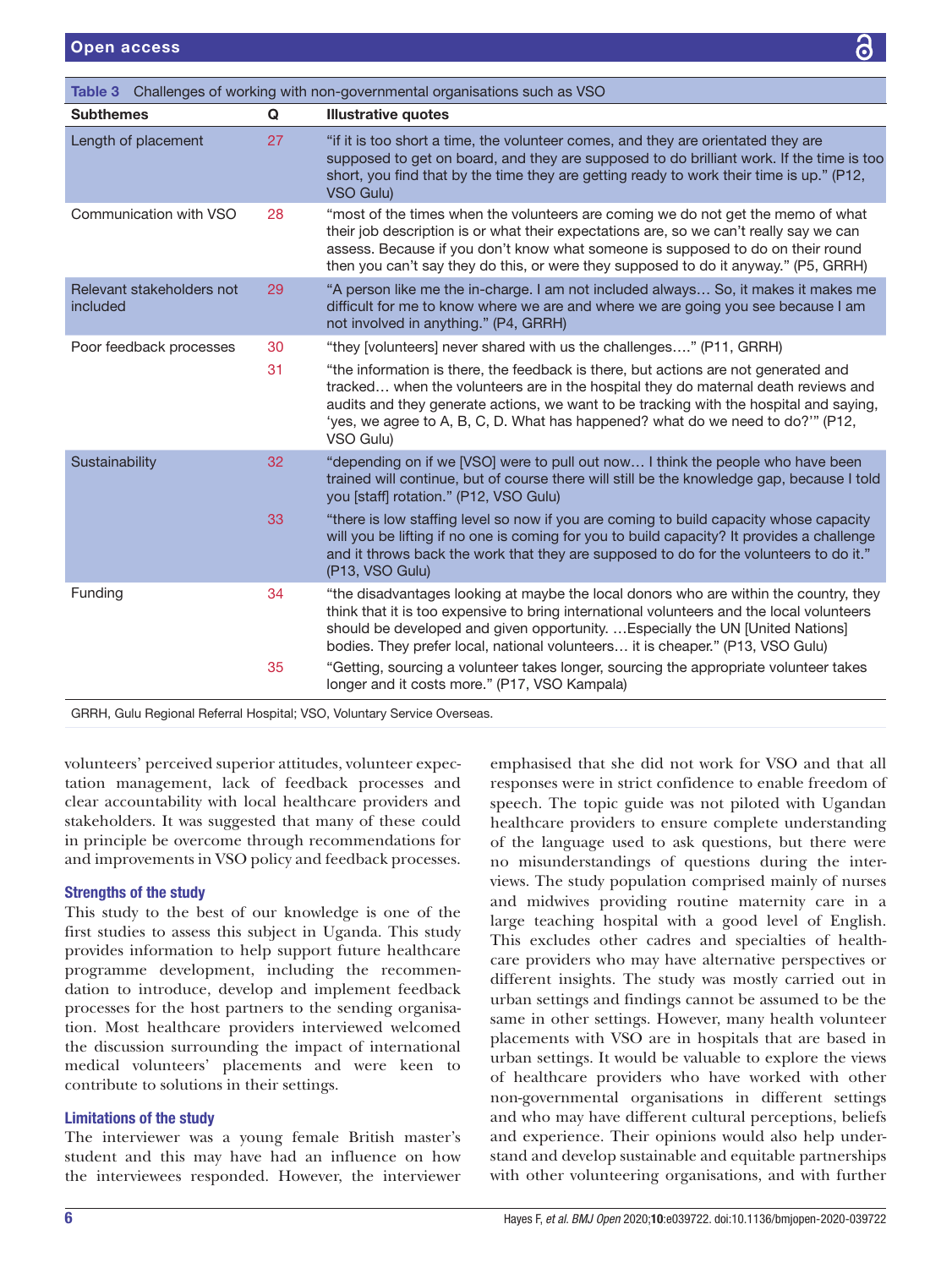<span id="page-6-0"></span>

| Recommendations to improve international medical volunteering placements with VSO<br>Table 4 |    |                                                                                                                                                                                                                                                                                                                                                                |  |  |  |  |
|----------------------------------------------------------------------------------------------|----|----------------------------------------------------------------------------------------------------------------------------------------------------------------------------------------------------------------------------------------------------------------------------------------------------------------------------------------------------------------|--|--|--|--|
| <b>Subtheme</b>                                                                              | Q  | <b>Illustrative quotes</b>                                                                                                                                                                                                                                                                                                                                     |  |  |  |  |
| Increased feedback and<br>communication                                                      | 36 | "I think through that feedback collectively we give them [VSO] the feedback, that<br>would help them work better." (P7, GRRH)                                                                                                                                                                                                                                  |  |  |  |  |
|                                                                                              | 37 | "strengthening our communication channels misunderstandings arise by gaps<br>in communication and poor communication not assuming that people will know.<br>Attending those meetings together, having a shared vision by having that same sheet<br>from which you are working." (P16, VSO Kampala)                                                             |  |  |  |  |
| Key stakeholder engagement 38                                                                |    | "in reality maternity people who are really working on the ground with the VSOs [VSO<br>volunteers] should be contacted VSO should involve the rightful people like in<br>performance review that's when we can know out gaps and then we try act to bridge or<br>find a solution for working we do that." (P4, GRRH)                                          |  |  |  |  |
|                                                                                              | 39 | "I think how we [VSO] can expand it is working with other organisations that are strong<br>in the delivery of health project delivery. Working in a consortium together with them,<br>but standalone it may be difficult." (P15, VSO Kampala)                                                                                                                  |  |  |  |  |
| Improving the volunteer-<br>partner relationship                                             | 40 | "consulting will improve and also cooperating working as a team will also improve<br>because they will know what is not done here, they will know it to differentiate it will<br>not be so good because it is not done here." (P4, GRRH)                                                                                                                       |  |  |  |  |
|                                                                                              | 41 | "it is just helping them [volunteers and in-country partners] to strengthen that<br>relationship, continuously interacting with them. And we also encourage them to share<br>their feedback with the supervisors and then they see." (P12, VSO Gulu)                                                                                                           |  |  |  |  |
| Increasing volunteer<br>presence                                                             | 42 | "I think they [the volunteers] had better increase on the time they stay with us, from<br>six months to one year." (P14, PM, GRRH)                                                                                                                                                                                                                             |  |  |  |  |
|                                                                                              | 43 | "I would wish that they [the volunteers] could continue working with us, giving us their<br>knowledge, sharing us, and if there is any support that the organisation can give to the<br>facility would be of benefit." (P2, RHC)                                                                                                                               |  |  |  |  |
|                                                                                              | 44 | "I wish every quarter there could be someone coming in, a team goes, and another one<br>team comes in like that, a continuous flow of volunteers." (P5, GRRH)                                                                                                                                                                                                  |  |  |  |  |
| Scaling up the programmes                                                                    | 45 | "I think the positive impact is scaling, we [VSO] need to scale up and support other<br>areas as well." (P12, VSO Gulu)                                                                                                                                                                                                                                        |  |  |  |  |
| Sponsorship                                                                                  | 46 | "if they can help, for me, I want to be a neonatal nurse they can help and sponsor." (P8,<br>GRRH)                                                                                                                                                                                                                                                             |  |  |  |  |
| Improvements for<br>preparations to volunteers<br>prior to departure                         | 47 | "communicate early about what is on the ground, giving the picture about what<br>we [VSO] have and what we don't have on the ground Not having that very high<br>expectation, communication about what is expected." (P12, VSO Gulu)                                                                                                                           |  |  |  |  |
|                                                                                              | 48 | "update the information the other side regularly if the guys [VSO UK team] who are<br>doing the orientation the other side, often times would interface with the realities down<br>here either by coming or whatever it is. I know it is an expensive venture, but I think it is<br>important so that you don't want to get early returns." (P17, VSO Kampala) |  |  |  |  |

GRRH, Gulu Regional Referral Hospital; PM, programme manager; RHC, regional health centre; VSO, Voluntary Service Overseas.

stakeholder engagement and development of local feedback processes.

## How does this study relate to other literature?

These findings are like other reports that document the skills and attributes of international medical volunteers that are desired by the local community, and their positive impact in terms of service delivery, knowledge sharing and increased quality of care.<sup>10 29–34</sup> A new finding in our study is the appreciation from local healthcare providers of international medical volunteers for providing clinical support and local suggestions of how to develop stronger volunteer partner relationships. Other studies have highlighted that the limitations to positive partnerships are that placements could be longer to enable more sustainability

and the challenges when international medical volunteers have unrealistic expectations of what is available and achievable in low-resource settings.<sup>25 31 32</sup> In contrast to existing literature, no participant in our study described an increase in clinical burden due to underqualified or inexperienced international medical volunteers.[10 20 29 30 32](#page-7-2) This is likely due to VSO's rigorous recruitment process allowing only those with enough experience and qualifications to undertake clinical placements. In our study, any criticisms of international medical volunteers tended to be at an individual level rather than volunteering as an effective intervention like other studies.<sup>[35](#page-8-5)</sup>

Similar to other studies, our study supports the view that it is essential that international medical volunteers,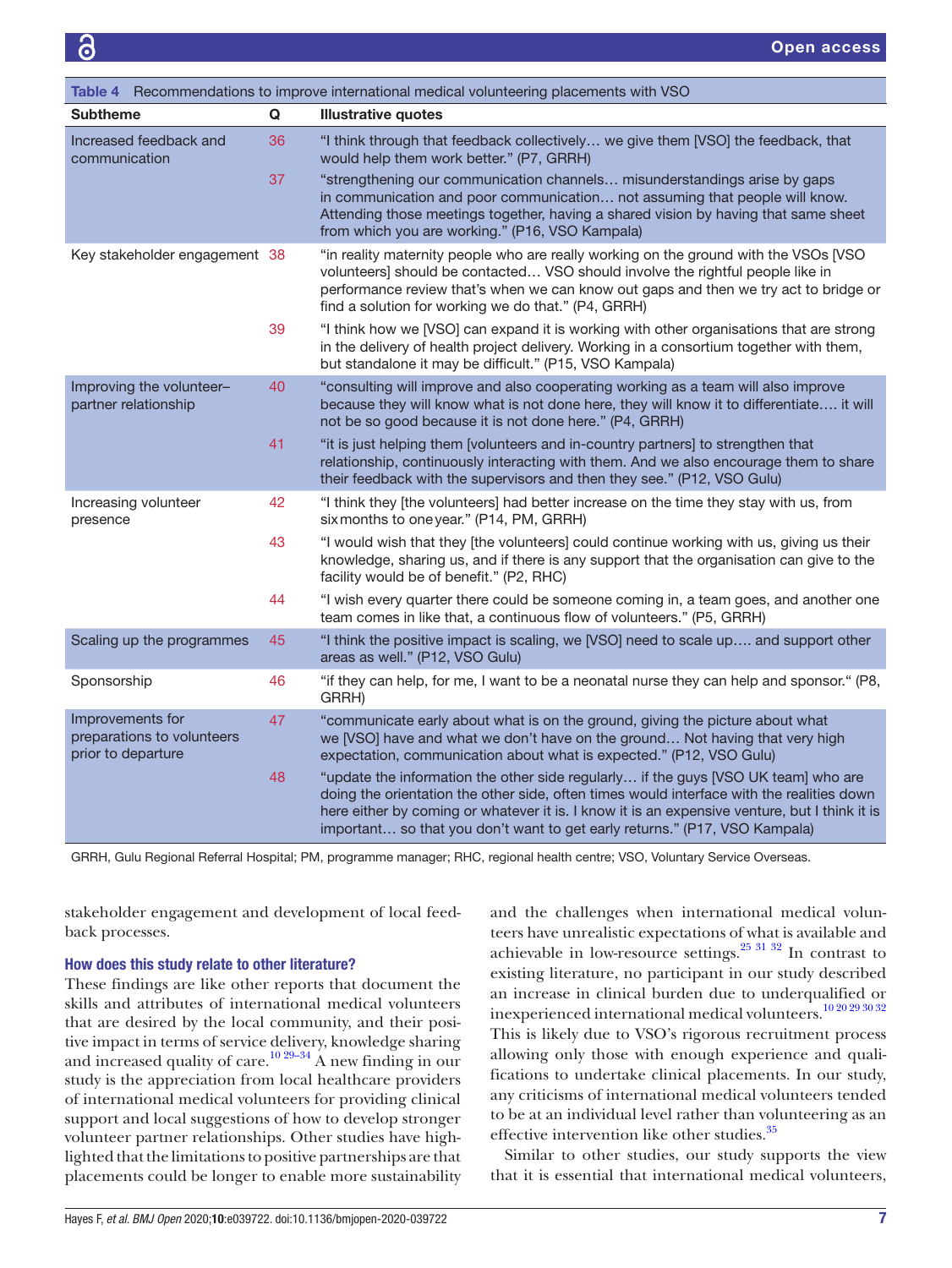while remaining adaptive, have clear focus with goals and targets, and work with local partners to ensure they collaborate in partnership and within the cultural context to ensure sustainability.<sup>22 32 33</sup> 36 In our study, we note that international medical volunteers can be viewed by the local community to be in a position of power, with different knowledge and privilege, and therefore principles such as ensuring mutual benefit, strong volunteer management, upholding international safeguarding and ethical standards and stakeholder engagement are particularly important. $29-36$  In our study giving constructive feedback regarding the international medical volunteers was a challenge for local healthcare providers, as this may not be perceived to be culturally appropriate. Healthcare providers found it easier to give feedback after the volunteer has left, which misses the opportunities to improve and maximise the effectiveness of the placement while it was ongoing. This lack of feedback processes may explain why participants in this study were so keen to discuss and provide solutions and recommendations to improve international medical volunteers' placements.

#### Unanswered questions and future research

There is currently a lack of consensus on best practice on how to conduct and support both short-term and longterm effective international medical volunteer placements in low-resource settings.<sup>17 32–34</sup> It would be beneficial to understand better how the sharing of expertise between different health systems can be facilitated and how this sharing is supportive and sustainable over time between countries to benefit both communities.

#### **CONCLUSION**

This study highlights the need to understand the complexity of factors associated with international medical volunteering. Ensuring clear and concise roles and responsibilities and opportunities for feedback processes would enable a more measured positive impact and shape the role of international medical volunteers within the local community to maximise mutual benefit, for both short-term and long-term placements. Further research is required on how to best develop and implement effective, equitable and sustainable partnerships to enable equitable knowledge and skills exchange between local healthcare providers and international medical volunteers to better improve the availability and quality of care for people living in low-resource settings.

Acknowledgements We would like to thank VSO Uganda and VSO UK for their help and support with the development and completion of this project. Thank you to all the healthcare providers and health programme managers who participated in this study.

Contributors MM conceived the study idea and design. FH developed the topic guide, conducted the interviews, transcription and data analysis, interpreted and presented the results, and contributed to the manuscript. JC contributed to data analysis and interpretation of the results. MM coordinated and supervised the research activities, contributed to the interpretation of the results and wrote the manuscript. All authors have read, edited and approved the final manuscript for submission.

Funding This study was self-funded by FH as part of her dissertation for the Master's in International Public Health programme at the Liverpool School of Tropical Medicine.

Competing interests FH declares no competing interests. MM previously volunteered as a doctor with VSO Ethiopia, and JC previously worked as an employee of VSO UK.

Patient consent for publication Not required.

Ethics approval The Liverpool School of Tropical Medicine, Liverpool, UK (LSTM14.025), the Gulu University Research Ethics Committee (GUREC-050-19) and the Uganda National Council for Science and Technology (HS389ES) all granted ethical approval.

Provenance and peer review Not commissioned; externally peer reviewed.

Data availability statement Data are available upon reasonable request.

Open access This is an open access article distributed in accordance with the Creative Commons Attribution Non Commercial (CC BY-NC 4.0) license, which permits others to distribute, remix, adapt, build upon this work non-commercially, and license their derivative works on different terms, provided the original work is properly cited, appropriate credit is given, any changes made indicated, and the use is non-commercial. See: [http://creativecommons.org/licenses/by-nc/4.0/.](http://creativecommons.org/licenses/by-nc/4.0/)

#### REFERENCES

- <span id="page-7-0"></span>Crisp N. Global health partnerships: the UK contribution to health in developing countries, 2007. Available: [http://webarchive.](http://webarchive.nationalarchives.gov.uk/20080814090248/dh.gov.uk/en/Publicationsandstatistics/Publications/PublicationsPolicyAndGuidance/DH_065374) [nationalarchives.gov.uk/20080814090248/dh.gov.uk/en/Publicat](http://webarchive.nationalarchives.gov.uk/20080814090248/dh.gov.uk/en/Publicationsandstatistics/Publications/PublicationsPolicyAndGuidance/DH_065374) [ionsandstatistics/Publications/PublicationsPolicyAndGuidance/DH\\_](http://webarchive.nationalarchives.gov.uk/20080814090248/dh.gov.uk/en/Publicationsandstatistics/Publications/PublicationsPolicyAndGuidance/DH_065374) [065374](http://webarchive.nationalarchives.gov.uk/20080814090248/dh.gov.uk/en/Publicationsandstatistics/Publications/PublicationsPolicyAndGuidance/DH_065374)
- 2 Vos T, Barber RM, Bell B, *et al*. Global, regional, and national incidence, prevalence, and years lived with disability for 301 acute and chronic diseases and injuries in 188 countries, 1990–2013: a systematic analysis for the global burden of disease study 2013. *[The](http://dx.doi.org/10.1016/S0140-6736(15)60692-4)  [Lancet](http://dx.doi.org/10.1016/S0140-6736(15)60692-4)* 2015;386:743–800.
- 3 United Nations. *The Global Strategy for Women's, Children's, and Adolescents' health (2016-2030)*, 2015.
- <span id="page-7-1"></span>4 Calvello EJ, Skog AP, Tenner AG, *et al*. Applying the lessons of maternal mortality reduction to global emergency health. *[Bull World](http://dx.doi.org/10.2471/BLT.14.146571)  [Health Organ](http://dx.doi.org/10.2471/BLT.14.146571)* 2015;93:417–23.
- 5 The World Health Organisation. *Global health sector strategy on HIV 2016–2021*, 2016.
- <span id="page-7-3"></span>6 Voluntary Service Overseas. About VSO 2019. Available: [https://](https://www.vso%20international.org/index.php) [www.vso international.org/index.php](https://www.vso%20international.org/index.php)
- 7 Médecins sans Frontières. Available: <https://www.msf.org.uk/>
- 8 Merlin (medical emergency relief international). Available: [http://www.](http://www.merlinhistoryproject.uk/) [merlinhistoryproject.uk/](http://www.merlinhistoryproject.uk/)
- 9 Un volunteers. Available: <https://www.onlinevolunteering.org/en>
- <span id="page-7-2"></span>10 Burns D, Picken A, Hacker E, *et al*. *Valuing Volunteering: the role of Volunteering in sustainable development*. VSO international and The Institute of Development Studies, 2015.
- 11 Chatwin J, Ackers L. Volunteering and overseas placements in the NHS: a survey of current activity. *[BMJ Open](http://dx.doi.org/10.1136/bmjopen-2016-012160)* 2016;6:e012160.
- 12 Rovers J, Japs K, Truong E, *et al*. Motivations, barriers and ethical understandings of healthcare student volunteers on a medical service trip: a mixed methods study. *[BMC Med Educ](http://dx.doi.org/10.1186/s12909-016-0618-0)* 2016;16:94.
- 13 Bale AG, Sifri ZC. Surgery resident participation in short-term humanitarian international surgical missions can supplement exposure where program case volumes are low. *[Am J Surg](http://dx.doi.org/10.1016/j.amjsurg.2015.05.017)* 2016;211:294–9.
- 14 Yao CA, Swanson J, McCullough M, *et al*. The medical mission and modern core competency training: a 10-year follow-up of resident experiences in global plastic surgery. *[Plast Reconstr Surg](http://dx.doi.org/10.1097/PRS.0000000000002484)* 2016;138:531e–8.
- 15 Jack BA, Kirton JA, Downing J, *et al*. The personal value of being part of a tropical health education trust (THET) links programme to develop a palliative care degree programme in sub Saharan Africa: a descriptive study of the views of volunteer UK health care professionals. *[Global Health](http://dx.doi.org/10.1186/s12992-015-0136-6)* 2015;11:47.
- 16 Trudeau Maeve O'Neill, Baron E, Hérard P, *et al*. Surgical care of pediatric patients in the humanitarian setting: the Médecins sans Frontières experience, 2012-2013. *[JAMA Surg](http://dx.doi.org/10.1001/jamasurg.2015.1928)* 2015;150:1080–5.
- <span id="page-7-4"></span>17 McCauley M, Raven J, van den Broek N. The international 'big society' - experiences and impact of international medical volunteering: a multi-country mixed methods study. *BMJ Open* 2020.
- 18 Voluntary Service Overseas. Developing Newborn Intensive Care Units (NICU) - Knowledge Project, 2018. Available: [https://www.](https://www.vsointernational.org/sites/default/files/VSO-knowledge-product-nicu.pdf)